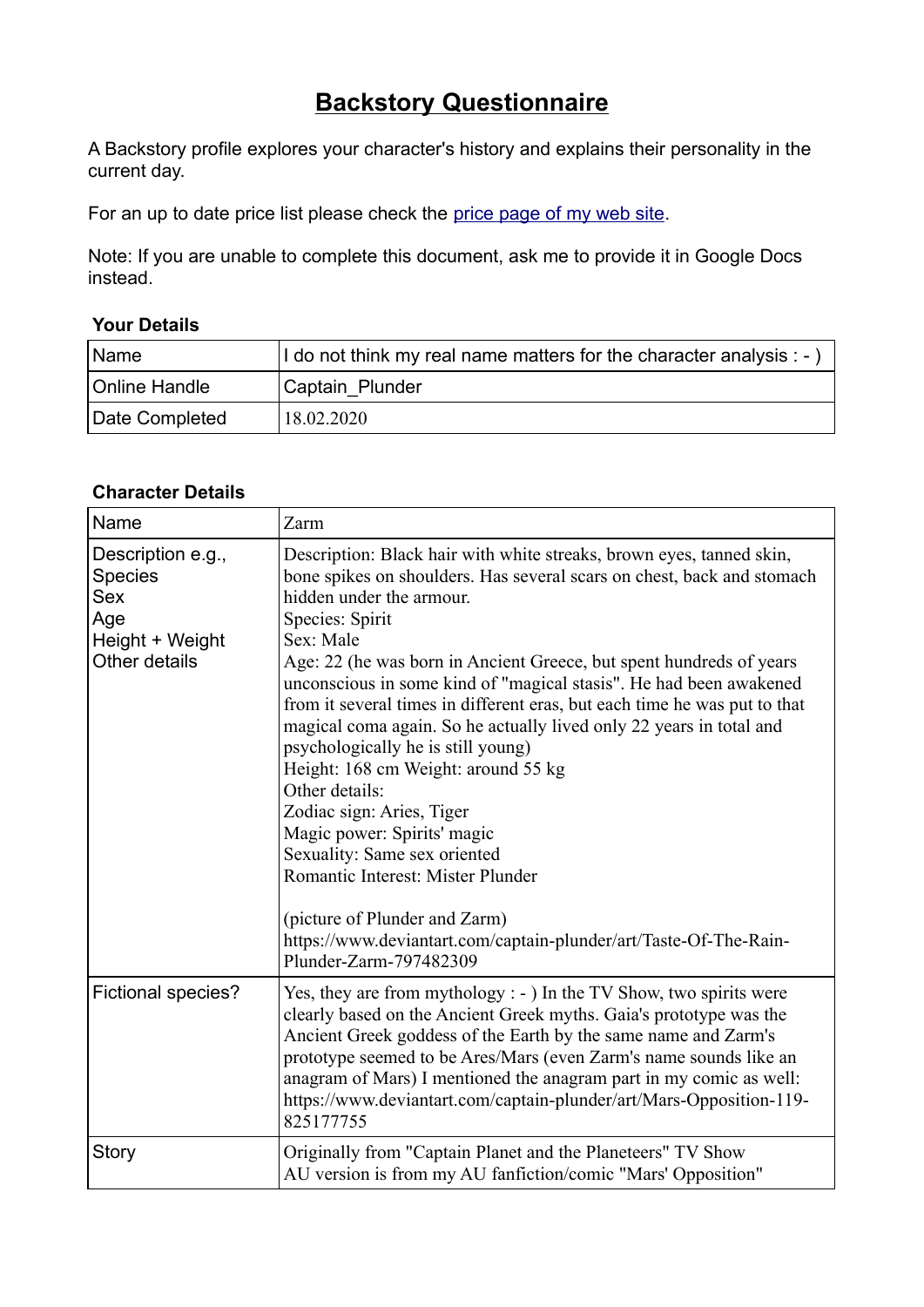| Siblings                                                               | None                                                                                                                                                                                                                                                                                                                                                                                                                                                                                                                                                                                                                                                                                      |
|------------------------------------------------------------------------|-------------------------------------------------------------------------------------------------------------------------------------------------------------------------------------------------------------------------------------------------------------------------------------------------------------------------------------------------------------------------------------------------------------------------------------------------------------------------------------------------------------------------------------------------------------------------------------------------------------------------------------------------------------------------------------------|
| Other media<br>available? Images,<br>Video footage,<br>Costumes, etc.? | See the links in Plunder's question naire $: -)$<br>Zarm's costume. This time I changed the canon design quite a bit to<br>make the armour more practical and realistic. Because the canon version<br>looked like a metal swimsuit : - )<br>https://www.deviantart.com/captain-plunder/art/AU-Zarm-reference-<br>page-720991226<br>Zarm's canon armour you can see in the music video (link in Plunder's<br>questionnaire). As for the earring, Zarm actually wore a single earring in<br>his right ear in "The Dream Machine" episode of the TV Show.<br>And here is the screenshot from "The Dream Machine" episode with his<br>earring:<br>https://cloud.mail.ru/public/Fn2P/XAdMjYb33 |
| What colours would<br>you like me to use?                              | N/A                                                                                                                                                                                                                                                                                                                                                                                                                                                                                                                                                                                                                                                                                       |

Please write on the right hand side in the spaces below. If any section doesn't seem relevant you can skip it.

If your character does particularly well in an area, (e.g., if they had good parents), by all means include that too! This questionnaire isn't about finding your character's faults, it's about understanding their particular balance of strengths and weaknesses.

| <b>Stages</b>                               | Notes - Extremity, specific details, etc.          |
|---------------------------------------------|----------------------------------------------------|
| <b>Trust and Confidence</b>                 | First, I must say that in the TV Show Zarm had     |
| (Infanthood)                                | no backstory except for the brief mention that     |
| - How did your character's parents feel     | long ago he was "the spirit of the Earth like      |
| when they first realised that a baby was on | Gaia". But it was not explained when, how and      |
| the way? I.e., was your character's         | why he became a spirit of destruction. It was      |
| conception planned, or accidental?          | also never stated whether Gaia and Zarm were       |
| - How did the primary caregiver feel about  | related or not in the TV Show, but they            |
| gestating a baby/looking after an egg?      | definitely look alike (both have dark skin and     |
| Were they excited, afraid, angry?           | black-and-white hair) and they are the only two    |
| - Were your character's caregivers capable  | spirits in "Captain Planet". So, in my AU story    |
| of looking after an infant mentally,        | Gaia is Zarm's mother.                             |
| emotionally, and financially?               | I decided not to add Uranus or any other           |
| - Were both parents present for your        | characters from Ancient Greek myths to the         |
| character's birth? What happened during     | story. Besides, in actual mythology Gaia (the      |
| the birth (were there any complications)?   | Ancient Greek goddess) gave birth to some of       |
| - Was your character's mother/primary       | her children even without Uranus as father         |
| caregiver nurturing towards your character  | (Pontus and Ourea, for example). So Gaia (the      |
| as a newborn? If not, how did they behave   | spirit) in my AU story was able to give birth to   |
| towards them and how did your character     | Zarm without father as well. Spirits are magical   |
| feel about that?                            | creatures, after all. And Gaia is the              |
|                                             | personification of Mother Nature in the TV         |
|                                             | Show. She cares for all living creatures and       |
|                                             | protects the planet. But I suppose she felt lonely |
|                                             | on the magic Hope Island, being the only spirit    |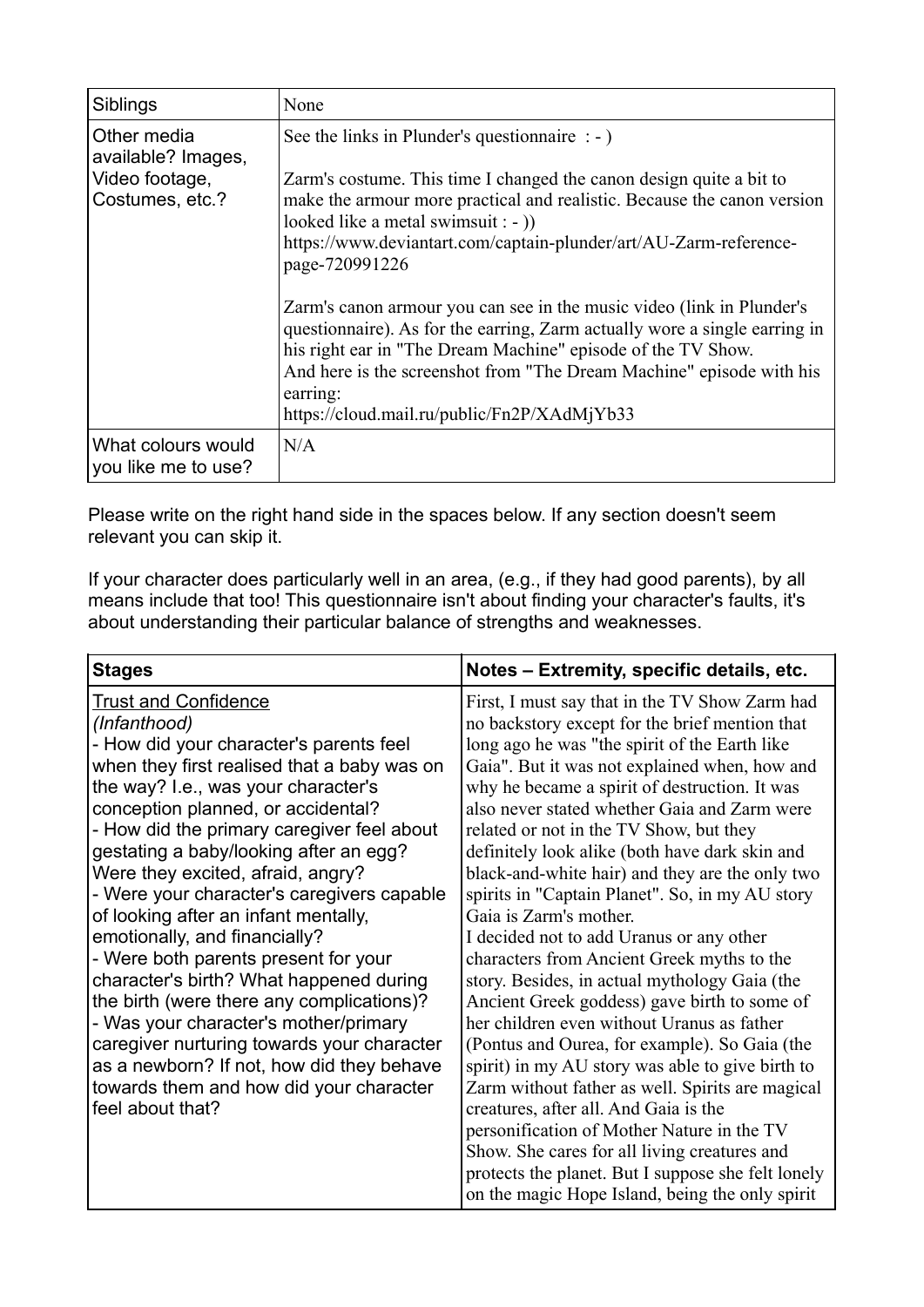|                                                                                                                                                                                                                                                                                                                                                                                                                                                                                                                                                                                                    | of the Earth, and so she wanted to have a child,<br>who will help her to take care of the planet in<br>time. And being a magical creature, she gave a<br>birth to a little spirit. In the TV show Zarm has<br>bone spikes on the shoulders and Gaia has not,<br>so I suppose only male spirits have those spikes,<br>like male lions have manes : - )<br>Anyway here is a flashback moment showing<br>Gaia with a baby (on the left side of the page)<br>https://www.deviantart.com/sternritter-rex/art/<br>Mars-Opposition-95-805781296<br>Gaia loved him very much and was very<br>nurturing, although probably overprotective. She<br>knew that the spirits possess great power, and<br>wanted her child to use it well, when he grows<br>up. Unlike Gaia, her son was not able to create<br>life magically, although he could kind of change<br>life, and Gaia wanted him to be responsible.<br>Gaia was worshipped by the mortals at that time<br>(in Ancient Greece), but she almost never left<br>the Hope Island, thinking that spirits should not<br>get involved in humans' affairs. There were,<br>however, magical crystals on the island, which<br>could show any part of the planet. It also must<br>be added, I think, that the spirits do not need<br>food or water, they feed on magical energies,<br>which are especially strong on the Hope Island.<br>Although, it was shown in the TV Show, that<br>spirits sleep sometimes (in the first episode it<br>was stated that Gaia had slept for a century and<br>was surprised to find her planet in peril, when<br>she woke up). I guess, it is also important, that<br>Gaia was many thousand years old, that was one |
|----------------------------------------------------------------------------------------------------------------------------------------------------------------------------------------------------------------------------------------------------------------------------------------------------------------------------------------------------------------------------------------------------------------------------------------------------------------------------------------------------------------------------------------------------------------------------------------------------|-----------------------------------------------------------------------------------------------------------------------------------------------------------------------------------------------------------------------------------------------------------------------------------------------------------------------------------------------------------------------------------------------------------------------------------------------------------------------------------------------------------------------------------------------------------------------------------------------------------------------------------------------------------------------------------------------------------------------------------------------------------------------------------------------------------------------------------------------------------------------------------------------------------------------------------------------------------------------------------------------------------------------------------------------------------------------------------------------------------------------------------------------------------------------------------------------------------------------------------------------------------------------------------------------------------------------------------------------------------------------------------------------------------------------------------------------------------------------------------------------------------------------------------------------------------------------------------------------------------------------------------------------------------------------------------------|
|                                                                                                                                                                                                                                                                                                                                                                                                                                                                                                                                                                                                    | of the reasons it was difficult for her to<br>understand the little spirit as he was growing up.                                                                                                                                                                                                                                                                                                                                                                                                                                                                                                                                                                                                                                                                                                                                                                                                                                                                                                                                                                                                                                                                                                                                                                                                                                                                                                                                                                                                                                                                                                                                                                                        |
| <b>Freedom and Self-Determination</b><br>(Toddlerhood)<br>- does character hold on/grasp?<br>- does character let go?<br>- is character destructive and cruel?<br>- was character benign and relaxed?<br>- what was it like to express choice for the<br>first time in their life?<br>- did they make any bad choices in their<br>inexperience?<br>- does the character doubt themselves?<br>- does the character focus on details<br>because they can't watch everything - the<br>big picture contains too much detail?<br>- does the character often feel unready to<br>show projects to others? | Again, this is a difficult period for me to<br>describe, but based on the questions, I suppose<br>little spirit sometimes could felt controlled by<br>his mother, who was overprotective. Gaia<br>wished only the best for him, and tried to protect<br>him from making bad decisions, because the<br>spirits' magic could be dangerous, especially in<br>young age. I think, the future "spirit of<br>destruction" was not destructive or cruel as a kid<br>at all $\colon$ - $\colon$ He was just curious about the world<br>and wanting to find his place in it. As I have<br>mentioned, the little spirit was not able to create<br>life magically from nothing, like his mother, but<br>he was able to change it, making new patterns<br>on butterflies or giving wings to the horse,<br>creating Pegasus : - ) In the AU story the                                                                                                                                                                                                                                                                                                                                                                                                                                                                                                                                                                                                                                                                                                                                                                                                                                                |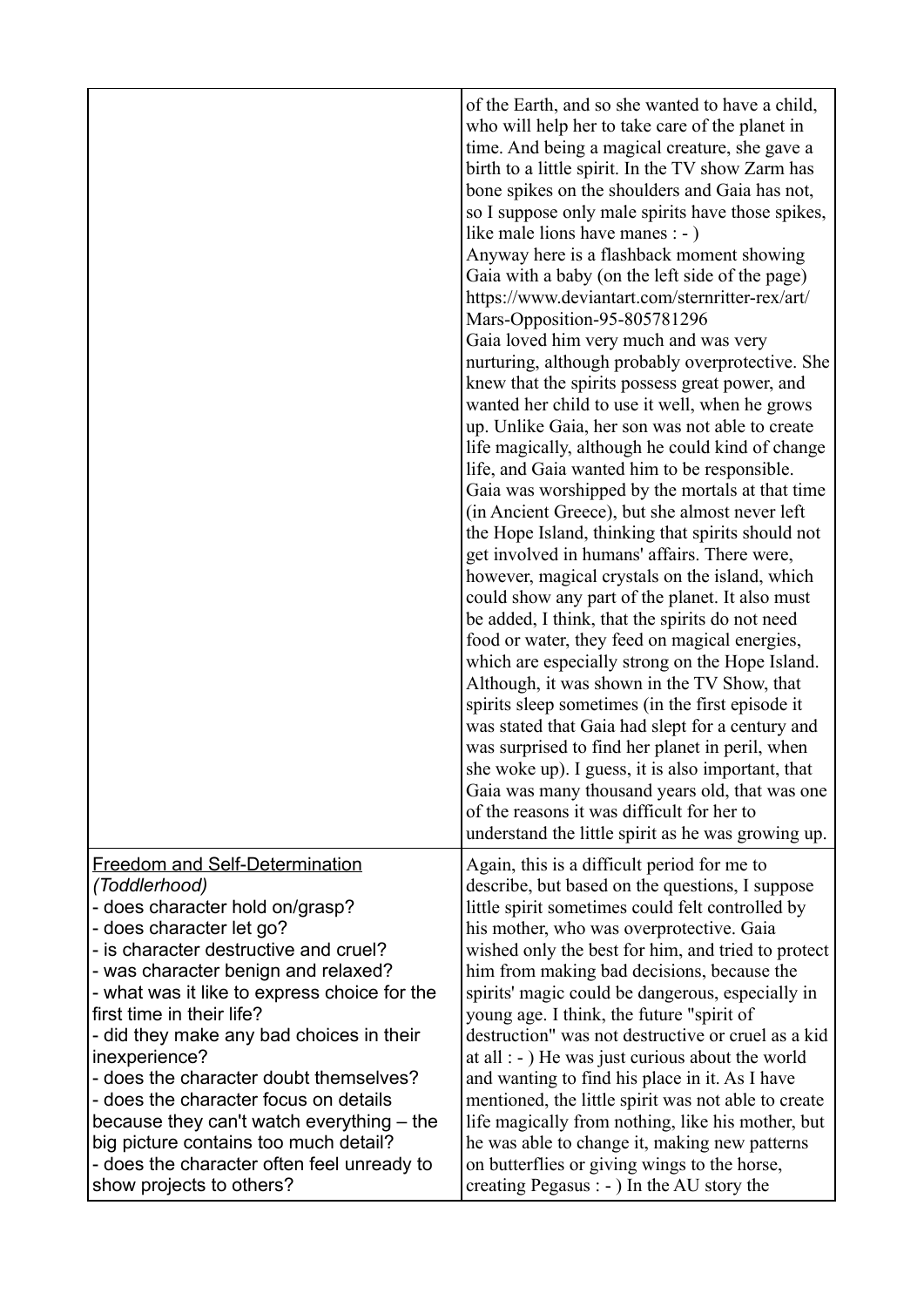| - does character wish they were invisible?<br>- how cooperative/wilful is the character?<br>- how well does the character<br>express/suppress themselves?<br>- how controlled do they feel by others?                                                                                                                                                                                        | fantastic creatures of Ancient Greek mythology<br>were his doing : - ) Gaia was mostly tolerant of<br>the experiments, since those new fantastic<br>creatures were staying on the Hope Island and<br>did not affect the world outside, she did not want<br>them to affect. The little spirit wanted mother's<br>approval and attention, of course, but Gaia was<br>trying to explain that nature is the fragile thing<br>and there is balance, which should be kept. She<br>was polite and patient, but I guess her son felt<br>deep inside that she did not like his creative<br>efforts at all. I have always supposed the<br>Pegasus and other mythological creatures were<br>created when Zarm was a bit older, but I needed<br>to fill the section with something $: -$ ) I really<br>have never thought of what the characters could<br>be doing in toddlerhood. Well, I suppose he<br>could be changing butterflies' patterns or making<br>new kinds of flowers already at that time, and<br>the Pegasus was definitely later : - )                                                                                                                                                                                                                                                                                                                                                                                                                                                                                                                                              |
|----------------------------------------------------------------------------------------------------------------------------------------------------------------------------------------------------------------------------------------------------------------------------------------------------------------------------------------------------------------------------------------------|-----------------------------------------------------------------------------------------------------------------------------------------------------------------------------------------------------------------------------------------------------------------------------------------------------------------------------------------------------------------------------------------------------------------------------------------------------------------------------------------------------------------------------------------------------------------------------------------------------------------------------------------------------------------------------------------------------------------------------------------------------------------------------------------------------------------------------------------------------------------------------------------------------------------------------------------------------------------------------------------------------------------------------------------------------------------------------------------------------------------------------------------------------------------------------------------------------------------------------------------------------------------------------------------------------------------------------------------------------------------------------------------------------------------------------------------------------------------------------------------------------------------------------------------------------------------------------------------|
| <b>Ambition</b><br>(Young childhood)<br>- how energetic was your character as a<br>small child?<br>- how much did your character enjoy/feel<br>guilty about their victories and<br>achievements?<br>- how good did they get at cooperating?<br>- did they develop a tendency to berate<br>themselves?<br>- what are the character's biggest wishes<br>and dreams? Can they ever fulfil them? | As the little spirit grew, his curiosity about the<br>world grew as well. The magical Hope Island<br>started to feel too little for him with only his<br>mother to talk to and the animals around him.<br>He always wondered if there were other<br>creatures, like spirits. Yet Gaia did not feel that<br>her son was ready to leave the Hope Island.<br>Besides, he was quite energetic and enthusiastic<br>about his magic. He meant well, but still his<br>attempts to use his magic often led to the<br>conversations like that with his mother (about<br>that Pegasus, I mentioned earlier). Gaia: "Why<br>did you give wings to the horse?" little Zarm:<br>"The horse was sad and looked like it wanted to<br>fly" Gaia: "But did it need to fly? Wishes are<br>dangerous, my child" He did not want to<br>disappoint his mother, but did not quite<br>understood what she was trying to say as well.<br>Pegasus seemed happy, after all, and little spirit<br>enjoyed flying together with it. Yes the spirits<br>could fly as well in their "spirit form" which was<br>immaterial and transparent. They could also<br>become solid at will. As for Zarm's own wishes<br>and dreams, he just wanted to be loved and<br>needed by someone. He wanted to have friends<br>and do something good with his magic. He was<br>sure that he could do something good with<br>magic, although he tried to listen to his mother.<br>He wanted to deserve her permission to leave<br>the Hope Island and see the world one day, after<br>all. And for that he needed to prove to Gaia that |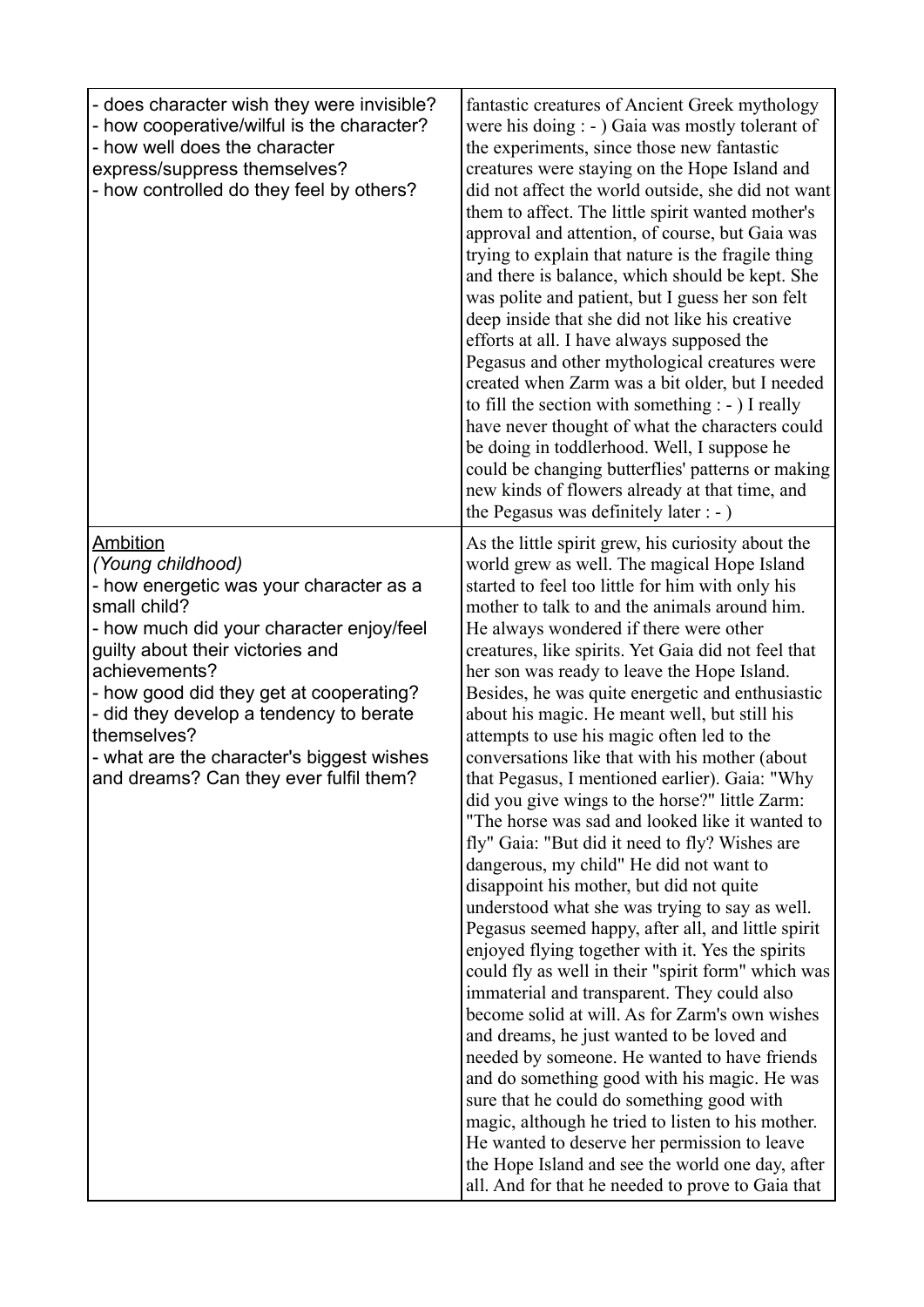|                                                                                                                                                                                                                                                                                                                                                                                                                                                                                                                                                  | he is able to "act responsible" about his powers<br>and will not affect the outside world. Although<br>to tell the truth, he did not think that exploring<br>his magic was such a bad thing himself. He was<br>sure he was "improving" his mother's creations.<br>And those new creatures were his friends. He<br>also liked sea and the stars. The clear starry sky<br>was beautiful above the Hope Island. Zarm<br>dreamed about flying to those stars one day as<br>well. Gaia was telling her son about the<br>constellations and legends, connected to them,<br>and also said that it was humans who named the<br>stars. Zarm was curious about the humans, of<br>course. And Gaia allowed him to use the<br>magical crystals to take a look at the outside<br>world, when he grew older. The little spirit was<br>very excited about it.                                                                                                                                                                                                                                                                                                                                                                                                                                                                                                                                                                                                                                                                                                                                                                                                                                                                                                                        |
|--------------------------------------------------------------------------------------------------------------------------------------------------------------------------------------------------------------------------------------------------------------------------------------------------------------------------------------------------------------------------------------------------------------------------------------------------------------------------------------------------------------------------------------------------|-----------------------------------------------------------------------------------------------------------------------------------------------------------------------------------------------------------------------------------------------------------------------------------------------------------------------------------------------------------------------------------------------------------------------------------------------------------------------------------------------------------------------------------------------------------------------------------------------------------------------------------------------------------------------------------------------------------------------------------------------------------------------------------------------------------------------------------------------------------------------------------------------------------------------------------------------------------------------------------------------------------------------------------------------------------------------------------------------------------------------------------------------------------------------------------------------------------------------------------------------------------------------------------------------------------------------------------------------------------------------------------------------------------------------------------------------------------------------------------------------------------------------------------------------------------------------------------------------------------------------------------------------------------------------------------------------------------------------------------------------------------------------|
| Productivity<br>(Older childhood)<br>- how did the character feel about being<br>productive rather than playing?<br>- what was the transition from home to<br>school like?<br>- how well prepared did he feel to<br>contribute?<br>- how did they feel about others also<br>contributing? Status, adequacy, teamwork?<br>- what were their thoughts about being part<br>of the society they lived in – what they were<br>going to be as an adult?<br>- how did their caste, gender, race and other<br>facets of their identity factor into this? | The magical crystals on the Hope Island were<br>able to show many parts of the world as long as<br>those were under the sky, not in the building,<br>and since the lessons in Ancient Greek schools<br>were outside, those crystals let the little spirit<br>attend school too in a way : - ) Although he<br>wished he could really study with other kids.<br>Human kids looked almost like him, just without<br>the bone spikes, he could not understand his<br>mother reasons for not letting him meet them in<br>person. Gaia felt her son was not ready to meet<br>the outside world. She was worried for the little<br>spirit and for the world itself. Still Gaia did not<br>want her child to resent her for that and<br>promised that he would be able to leave the<br>Island when he turns 15, if he would restrain<br>from using his magic powers. Before that he was<br>taking kind of "video lessons" via magical<br>crystals : - ) The important part of Ancient<br>Greek education was music, and Zarm loved it<br>the most. He was learning to play the cithara<br>too, watching the teachers and the students<br>through magical crystals. He was also interested<br>in history and literature, well, he was interested<br>in pretty much anything they were teaching. He<br>also was surprised that there were legends about<br>his mother Gaia and many other "spirits", which<br>he never knew. Gaia explained that humans have<br>vivid imagination and those are just tales and<br>legends. Still, Zarm wanted to be part of those<br>tales as well. As it seemed to the little spirit, the<br>humans created interesting and fascinating<br>legends about so many "children" of his mother,<br>yet not about him, who was her only real child : |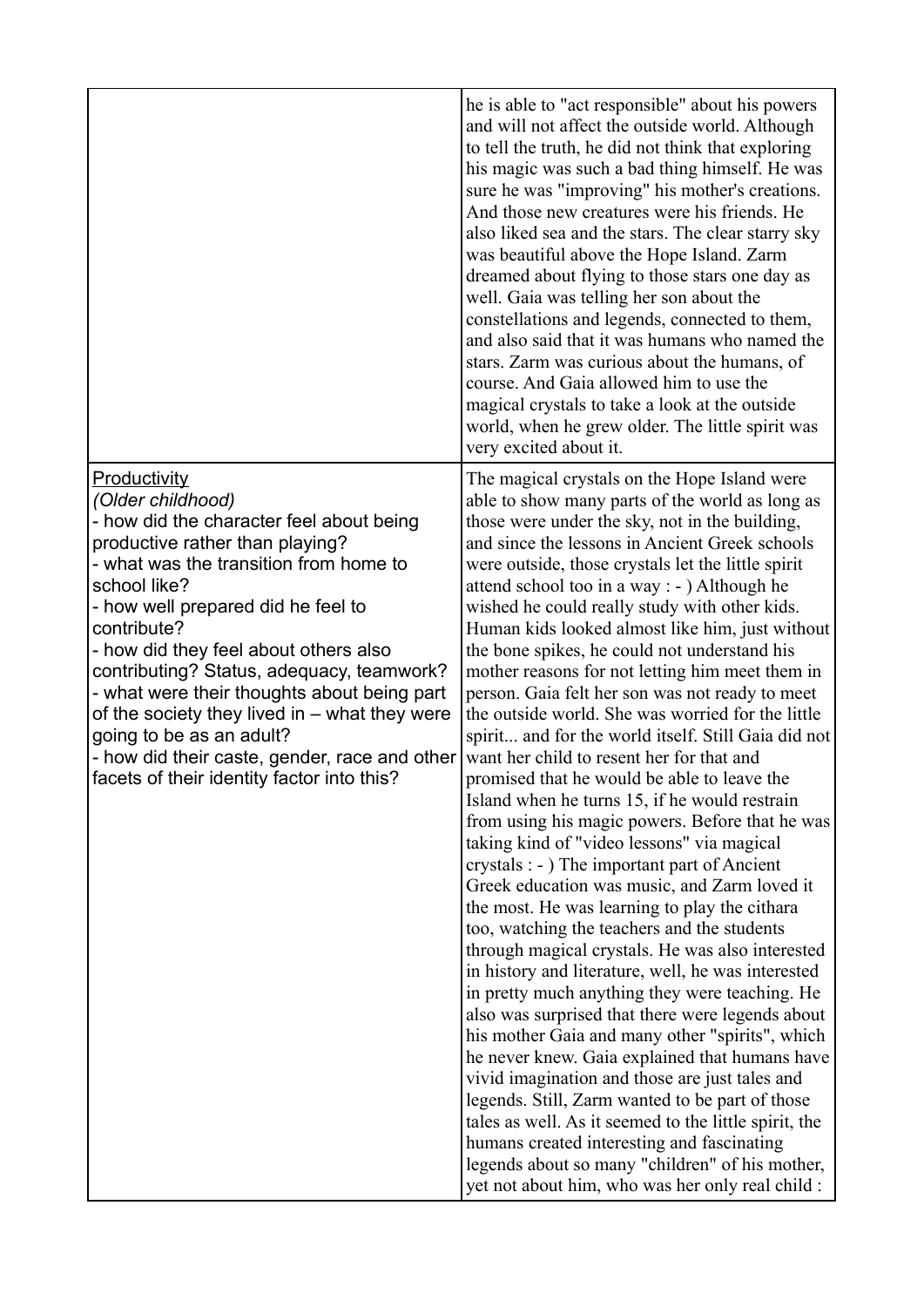|                                                                                                                                                                                                                                                                                                                                                                                                                                                                                                                                                                                                                                                    | - )) He wanted to leave the Hope Island and<br>explore the world more than ever. There was so<br>much to learn and to see outside. Gaia, however,<br>did not share her son's enthusiasm. She worried,<br>because she knew, that the humans will not treat<br>the spirit as one of them. They will see him like<br>some kind of deity or like a monster. And both<br>variants were dangerous in their own way for<br>the kid and for the world alike. Gaia just hoped<br>that the little spirit would be sensible, because<br>she could not keep him on the Island forever.                                                                                                                                                                                                                                                                                                                                                                                                                                                                                                                                                                                                                                                                                                                                                                                                                                                                                                                                                                                                                                                                                                                                                                                                                                                                                                                                                          |
|----------------------------------------------------------------------------------------------------------------------------------------------------------------------------------------------------------------------------------------------------------------------------------------------------------------------------------------------------------------------------------------------------------------------------------------------------------------------------------------------------------------------------------------------------------------------------------------------------------------------------------------------------|-------------------------------------------------------------------------------------------------------------------------------------------------------------------------------------------------------------------------------------------------------------------------------------------------------------------------------------------------------------------------------------------------------------------------------------------------------------------------------------------------------------------------------------------------------------------------------------------------------------------------------------------------------------------------------------------------------------------------------------------------------------------------------------------------------------------------------------------------------------------------------------------------------------------------------------------------------------------------------------------------------------------------------------------------------------------------------------------------------------------------------------------------------------------------------------------------------------------------------------------------------------------------------------------------------------------------------------------------------------------------------------------------------------------------------------------------------------------------------------------------------------------------------------------------------------------------------------------------------------------------------------------------------------------------------------------------------------------------------------------------------------------------------------------------------------------------------------------------------------------------------------------------------------------------------------|
| <b>Child to Adult Transition</b><br>(Adolescence)<br>- how well did others appear to regard your<br>character?<br>- how did your character ensure some<br>sense of sameness / continuity?<br>- how was it decided who was in their social<br>group and who was out?<br>- who did they appoint as their adversary (if<br>anyone)?<br>- who were their role models?<br>- who were their girlfriends/boyfriends<br>during adolescence, and what were these<br>partners like?<br>- how did they go about keeping the pool of<br>people they were to establish their new<br>identity in, manageably small (ie., cliques,<br>political interests, etc.)? | So, the time has come. When Zarm was 15, he<br>was allowed to leave the Island. And Gaia was<br>right, he was not treated like a ordinary kid. He<br>was worshipped by mortals. Zarm liked all that<br>attention at first, he thought that the mortals<br>loved him, although, as his mother would say,<br>worshipping was definitely not love. She<br>continued to tell her child that he should not<br>spend so many time with the mortals, but the<br>young spirit did not listen:<br>https://www.deviantart.com/sternritter-rex/art/<br>Mars-Opposition-72-784133644<br>He felt great and popular, everyone was happy<br>to see him. He could participate in festivals,<br>which were held in his honour. The lives of the<br>mortals, however, were not easy at times, there<br>were constant struggles at borders with enemies.<br>And people, who revered him, besought the<br>young spirit to give them power to protect their<br>lands. Zarm remembered mother's rule against<br>using his magic in humans' lands, of course, but<br>he felt sorry for the mortals. He felt that they<br>always were so kind and friendly to him, how<br>could he not help them a little in return? And so<br>he granted each tribe their power, creating<br>chimeras in the process.<br>https://www.deviantart.com/sternritter-rex/art/<br>Mars-Opposition-73-785154695<br>Zarm was sure that it was a good deed, but his<br>mother was stunned, when she learned about<br>that. Still it was not possible to undo that<br>without killing his grotesque creations. And<br>Gaia valued life of any living thing. So the<br>chimeras lived. Until their former wish for<br>protecting their lands had turned into the lust for<br>power and conquest, and they clearly were much<br>stronger than humans.<br>https://www.deviantart.com/sternritter-rex/art/<br>Mars-Opposition-74-786148464<br>Zarm realised, that he had made a terrible |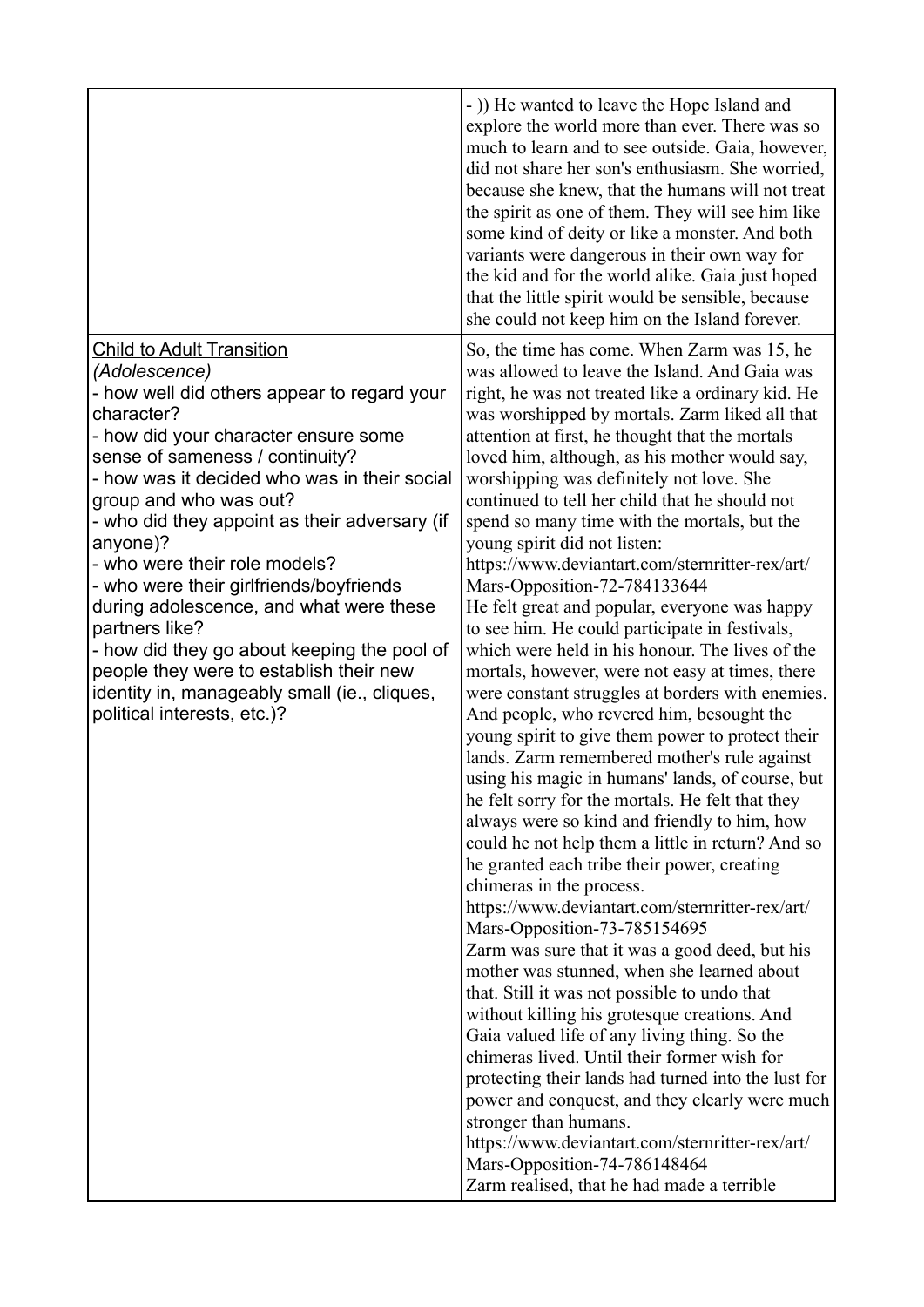| mistake. One of the chimeras, the rat-guy by the   |
|----------------------------------------------------|
| name of Rattus (which means "rat" in Latin) was    |
| the distant ancestor of Verminous Skumm (the       |
| main antagonist of my comic) and he was the        |
| leader of the chimeras. That manipulative and      |
| cunning person was very bad influence for the      |
| young spirit. He kept telling him that it was the  |
| law of nature, the strong survive. Rattus tried to |
| turn Zarm against his mother and to use the        |
| young spirit's power to conquest and rule. He      |
| was very bad role model, indeed. Yet, Rattus had   |
| a way with words and could pretend to be a         |
| father-figure for the boy, who just wanted to be   |
| loved by the people around him.                    |
| https://www.deviantart.com/sternritter-rex/art/    |
| Mars-Opposition-75-787162939                       |
| And things got even worse after the incident,      |
| when Zarm was attacked by a human survivor,        |
| who wanted a revenge for his fallen comrades       |
| against the creator of the chimeras. That was the  |
| first time someone called Zarm "the spirit of      |
| destruction"                                       |
| https://www.deviantart.com/sternritter-rex/art/    |
| Mars-Opposition-76-788193178                       |
| Zarm did not want to kill the attacker, but it     |
| happened so fast, he was scared and instinctively  |
| used the full power of his magic.                  |
| https://www.deviantart.com/sternritter-rex/art/    |
| Mars-Opposition-77-789139208                       |
| He was terrified by what he had done and           |
| thought that his mother would never understand     |
| that it was an accident and so he could never go   |
| back to her. But for Rattus it seemed like a       |
| perfect opportunity to manipulate the spirit into  |
| helping the chimeras to win the war. Skumm's       |
| ancestor was as ruthless and manipulative as       |
| Skumm. It runs in the family                       |
| https://www.deviantart.com/sternritter-rex/art/    |
| Mars-Opposition-78-790092331                       |
| Rattus also convinced Zarm that he was still       |
| loved and needed by chimeras, and that they        |
| were his real family. Since Zarm was afraid of     |
| his mother's anger, he embraced that and stayed    |
| with his creations as their prince and sovereign.  |
| Although, of course, the real sovereign was        |
| Rattus.                                            |
| https://www.deviantart.com/sternritter-rex/art/    |
| Mars-Opposition-79-790609983                       |
| Some worshipped Zarm. The others feared and        |
| hated him. And the only way the young spirit       |
| knew how to deal with that was to justify it. To   |
| become that sort of creature one would fear and    |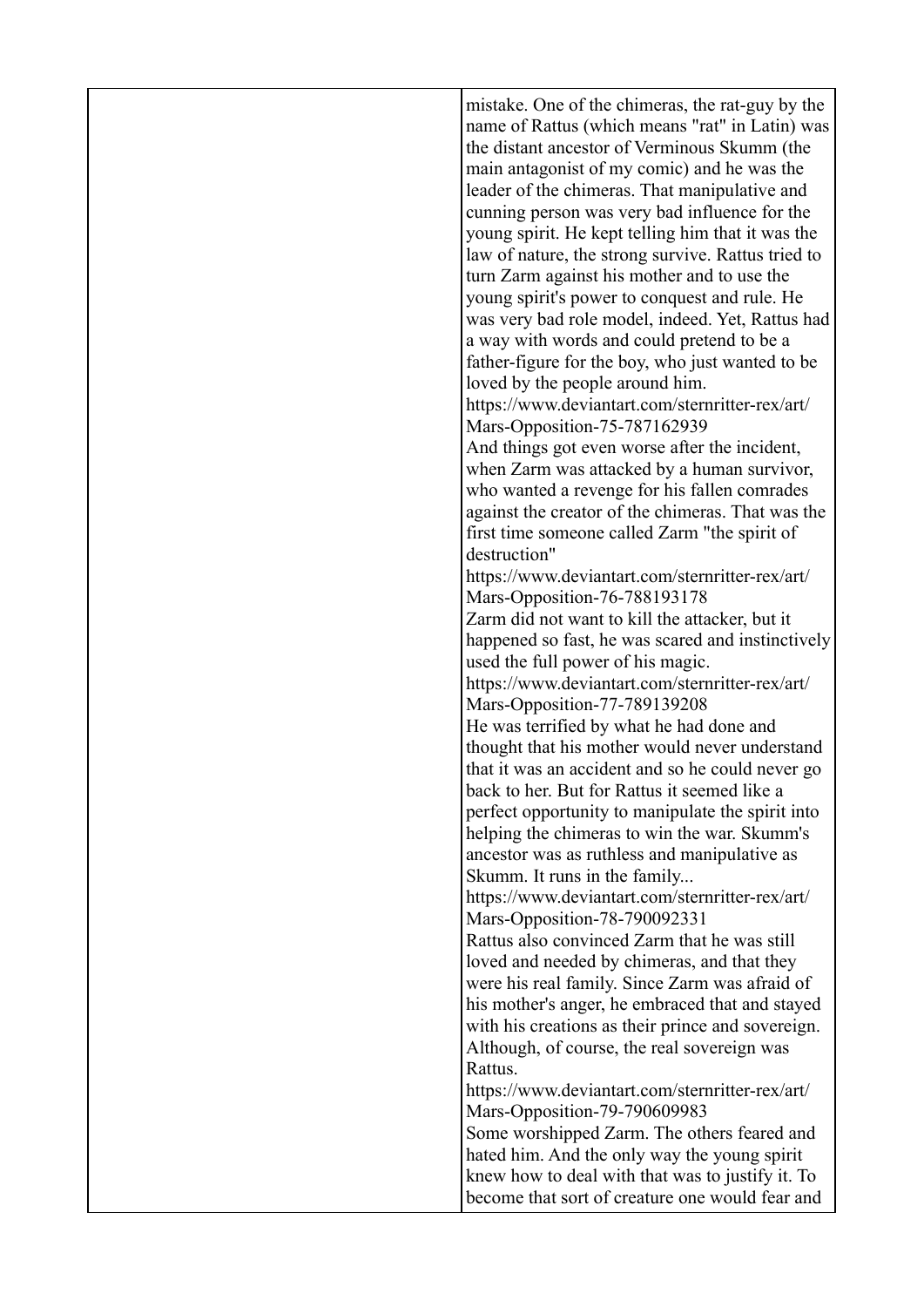hate. His mother Gaia had no choice but to interfere, because this soon became more than a conflict between humans and chimeras, and her child proved to be a threat for the entire planet she protected.

In time Zarm realised that being away from the Hope Island for such a long time he did not have enough magical energy. He felt that he could not go back, but he felt weaker and weaker, and his army needed him at his strongest. More tribes joined, willing to become chimeras, but Zarm could not keep giving them power much longer. He felt some responsibility for "the new family", which claimed to love him. So he decided to take the necessary magical power from the planet itself, establishing a connection to four other mythical places of power (of four elements, the fifth is the Hope Island, the element of Heart). That was not good for the planet, causing natural disasters in different places, the more power the young spirit was drawing from that sources of magic. Rattus continued to be bad influence for the young spirit, convincing Zarm that he was doing the right things, the catastrophes could be used against their "enemies", and "the great spirit" (as chimeras called Zarm) should think about his people's needs first. Zarm believed him. When Zarm turned 18, some of female zealot worshippers offered to become mothers for the children of "the great spirit of destruction". Zarm always refused, saying that he is not interested in mortals, and found those offers very disturbing, to say the least. He started to realise that such blind worshipping really had nothing to do with love. Also, Zarm did not think about his preferences much at that time, being busy with the war of the spirits, but he did not feel attraction to the opposite sex at all. And male zealots did not seek to be his lovers. Although in that case Zarm would have, probably, asked that guy "Do you really love me?" and since the usual answer of the worshippers would have been "Of course, we all love you, the great spirit", Zarm would have said "Just leave me alone" or something like that, because deep inside he really wanted to be treated as a person, not as some deity-like figure, although he denied those feelings and kept telling himself that he did not need romantic relationship at all. His heart grew colder as the spirit's war went on.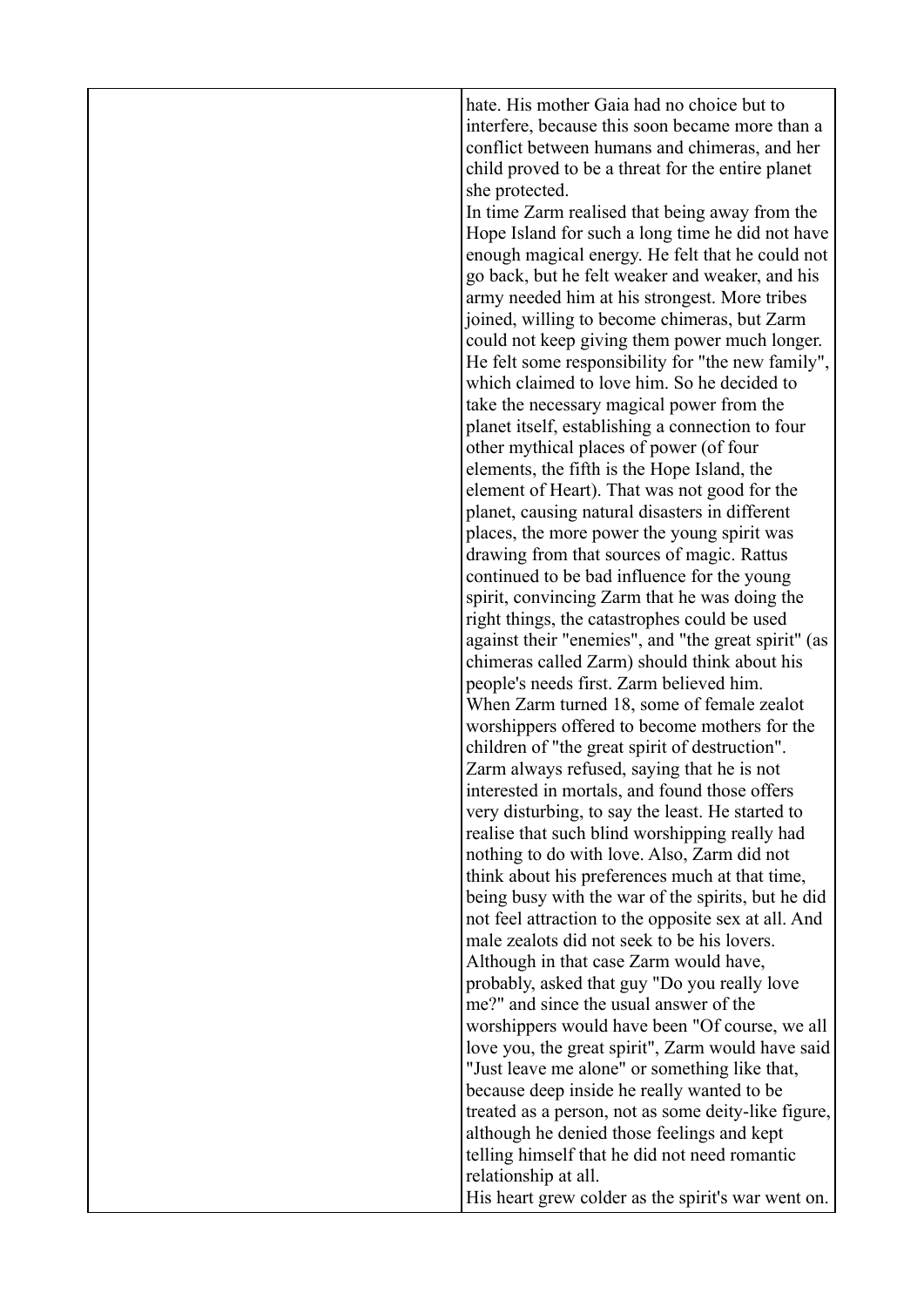|                                                                                                                                                                                                                                                 | Gaia gave magical powers to humans as well to<br>help them defend themselves against Rattus'<br>army of chimeras. Gaia could not bear the<br>thought of having to kill her son, but she was<br>spirit-guardian of the planet, and the planet also<br>could not bear be depleted of magical energies<br>by her son like that. Gaia decided to imprison<br>Zarm in the magical tomb, putting him in some<br>king of magical stasis, so he would not feel<br>anything and would not be a threat.<br>Surprisingly, Rattus was willing to betray Zarm<br>and help Gaia to lure him to the tomb in<br>exchange of ensuring the survival of the rat-clan<br>of chimeras. Well, it seemed like the rat was<br>fleeing from the sinking ship, realising that<br>Zarm was losing the war. But actually Rattus<br>had another "plan B", putting some artifact in<br>the tomb, so his descendant could take all the<br>spirits' power eventually (from both Zarm and<br>Gaia) and the rat-clan of chimeras would rule<br>the planet instead of humans.<br>As for Zarm, he was betrayed by his mother and<br>father-like figure at the same time, which was<br>truly a harsh blow. And the process of magical<br>imprisonment was agonising. Gaia considered it<br>a better alternative than death, but she did not<br>know, what pain Zarm was feeling before he<br>finally lost consciousness and was put into<br>magical coma for hundreds of years.<br>And his scars, which I mentioned in description,<br>were also caused by that magic. |
|-------------------------------------------------------------------------------------------------------------------------------------------------------------------------------------------------------------------------------------------------|-----------------------------------------------------------------------------------------------------------------------------------------------------------------------------------------------------------------------------------------------------------------------------------------------------------------------------------------------------------------------------------------------------------------------------------------------------------------------------------------------------------------------------------------------------------------------------------------------------------------------------------------------------------------------------------------------------------------------------------------------------------------------------------------------------------------------------------------------------------------------------------------------------------------------------------------------------------------------------------------------------------------------------------------------------------------------------------------------------------------------------------------------------------------------------------------------------------------------------------------------------------------------------------------------------------------------------------------------------------------------------------------------------------------------------------------------------------------------------------------------------------------------------------|
| <b>Closeness in Relationships</b><br>(Young adulthood)<br>- does your character affiliate with others<br>well?<br>- what is your character's attitude towards<br>work?<br>- what is your character's sexual / intimate<br>relationship(s) like? | Gaia thought that it was over. The tomb was<br>protected by powerful magic, but there was one<br>flaw - the descendants of the mages, who put<br>those spells on it, could enter and free the spirit<br>of destruction. And there were a lot of ambitious<br>and power-hungry people.<br>So Zarm had been released from his prison by<br>different mages many times, although each time<br>they lose the fight to Gaia's followers and Zarm<br>was imprisoned again. Over and over. He saw<br>many ages only little bits of them, but still.<br>Despite being born in the Ancient Greece, Zarm<br>actually lived only about twenty years between<br>his imprisonments.<br>Once he told his new team of protectors, that he<br>wished he could attend a ballroom dancing in<br>Victorian era, but alas, he was imprisoned again<br>too quickly that time. Greedly offered "What is<br>the problem? Here is ballroom in the mansion, I<br>can play violin, Blight can be your dance                                                                                                                                                                                                                                                                                                                                                                                                                                                                                                                                                 |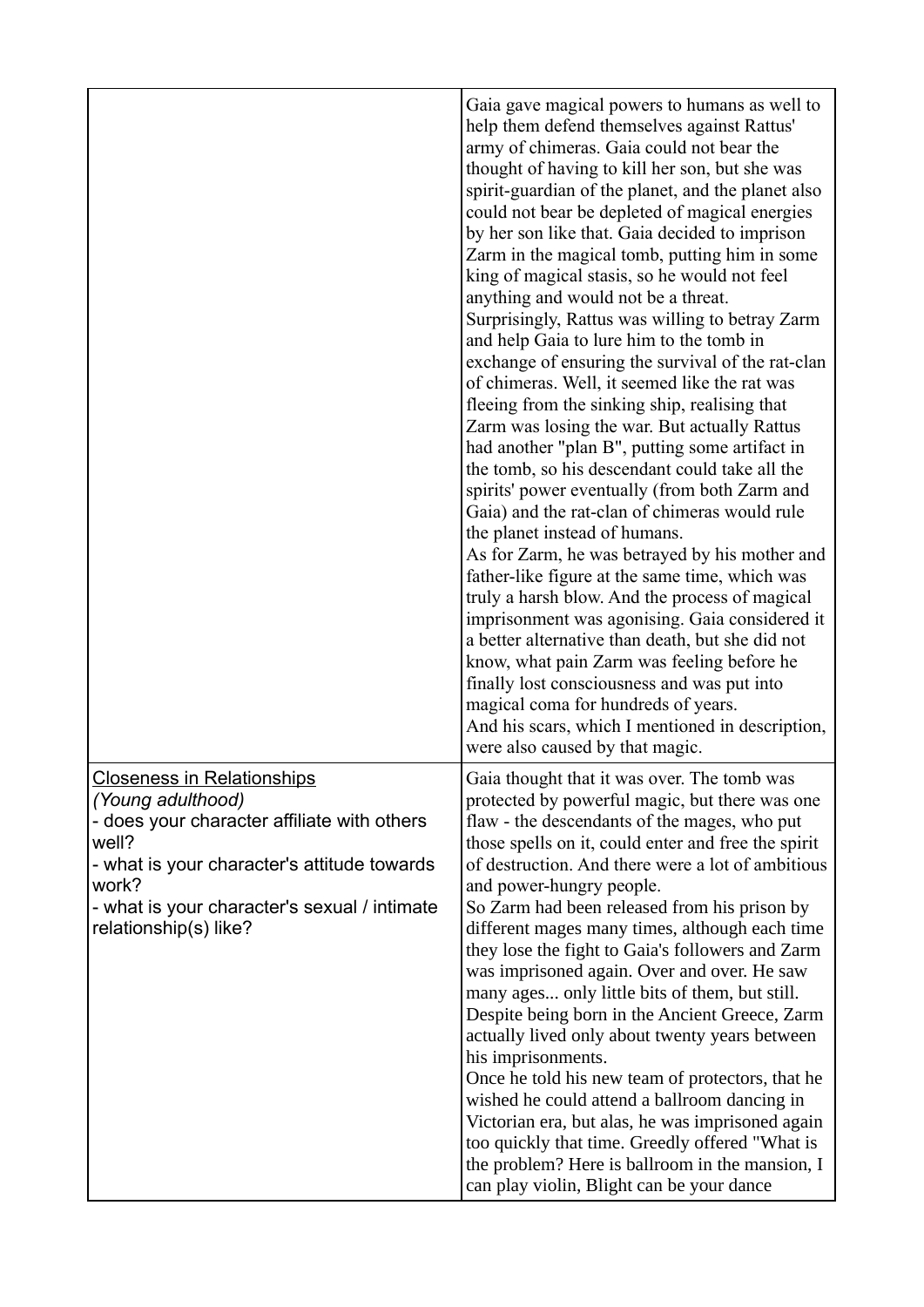partner…" Blight: "No, no, no, boys. I cannot dance" Plunder (a bit shyly, as they were not alone): "I can dance. If you let me lead" Zarm smiles: "... okay, lead" : - ) And so they had a ballroom dancing : - ) Also, in Shakespearian era many guys wore earrings. There is even portrait of Shakespeare himself with an earring : - ) So Zarm pierced his right ear at that time. Later that little fashion statement really changed his life. Because, well, if he had not wore that earring, Plunder would not have thought that Zarm is like him (there was a well-known myth in 90s-2000s, that a single earring in the right ear means that the person is attracted to same sex). And if Plunder had not thought that... the story would have been different and probably without the happy ending. So that one little earring helped to end the war of the spirits at the end  $:-$ ) But for now, Zarm could not stand those constant imprisonments. It was not about the chimeras anymore, he really wanted to live and to be free and to stop the torture of falling into that magical coma again and again. He started to really hate Gaia for that and the last time Zarm practically begged her to kill him already, or "the next time he will kill her" even if it meant to destroy the Earth (Gaia is immortal and cannot die, unless her planet dies too) Gaia said that "there will be no next time" and imprisoned Zarm again. But she was wrong. The next time has come in the 2003, the year of the closest Mars' Opposition in the humans' history. And Zarm was released by Rattus' descendant Verminous Skumm and four others. One of them was quite a strange human with chimera's blood, yet very strong and powerful mage. Zarm had the ability to sense each person's fondest dream. There was nothing unusual, that the others wanted power, fame, wealth, revenge... Zarm was used to that. But the strongest mage among the five dreamt about the first kiss. The spirit could not expect that : - ) https://www.deviantart.com/captain-plunder/art/ Mars-Opposition-59-771340019 And Zarm also did not expect that it would be not about the mortal wanting "to kiss the great spirit of war and destruction", but about the mortal just considering him beautiful and attractive guy. That mortal himself was not good-looking at all, but looks were never important for spirits. (Zarm even did not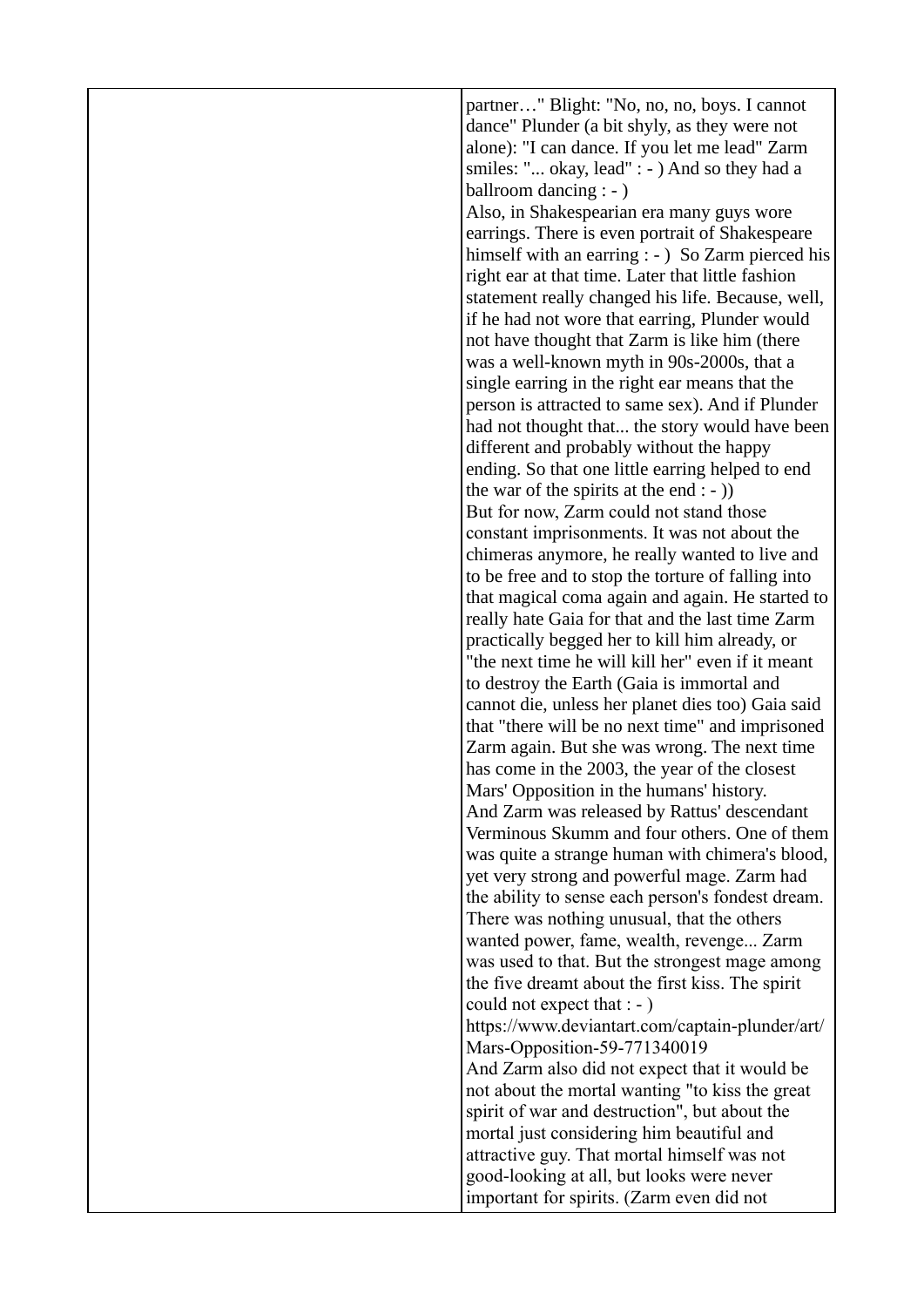| consider himself very beautiful, especially since<br>the imprisoned damaged his physical form)<br>Zarm was even more surprised later, when he<br>realised, that this "unusual mortal" was<br>interested in him as a person as well and wanted<br>to get to know him better.<br>https://www.deviantart.com/captain-plunder/art/<br>Mars-Opposition-119-825177755<br>Also that mortal was sincerely worried about<br>him. No one ever had asked Zarm how he felt<br>without access to magical energy before. No one<br>even thought that "the great spirit" could feel<br>pain, or hunger for magical energy and<br>weakness or loneliness.<br>https://www.deviantart.com/captain-plunder/art/<br>Mars-Opposition-116-822925626<br>Plunder even shared some of his magical energy<br>with Zarm to make him feel better. Zarm just<br>could not understand that, it was too new and<br>unusual. He expected mortal to want something<br>in return, like all the mortals did, but that was<br>not the case either.<br>https://www.deviantart.com/captain-plunder/art/<br>Mars-Opposition-118-824413822<br>Also Zarm was impressed by Plunder's strength<br>and skills. He was competent enough to<br>complete the magical rituals, always coming<br>with a good strategy for the team to protect<br>Zarm. And the spirit was being torn apart by his<br>decision to destroy Gaia by destroying the<br>planet. He did not want this mortal to die. Lost<br>between his heart and mind, Zarm kept telling<br>himself that no mortal can protect him for<br>eternity, being a mortal, and then he will be<br>imprisoned again. He had the only chance to<br>defeat Gaia and be free. Till the last moment<br>Zarm did not think that he would not have the<br>power to create the world anew, if he destroys it.<br>But Plunder thought about that and told him.<br>Zarm hesitated and well, at that very moment<br>Skumm attacked. I have already described that<br>episode in Plunder's questionnaire.<br>Losing his powers and immortality was<br>devastating for Zarm. And if not for Plunder's<br>support, he would not be able to cope with that.<br>After becoming mortal Zarm realised a lot of his<br>past mistakes. But the most important thing, that<br>he realized that friendship and love are not<br>weaknesses, but the source of power, like<br>Plunder had said to him once (when Zarm still<br>was a spirit):<br>https://www.deviantart.com/captain-plunder/art/ |  |
|------------------------------------------------------------------------------------------------------------------------------------------------------------------------------------------------------------------------------------------------------------------------------------------------------------------------------------------------------------------------------------------------------------------------------------------------------------------------------------------------------------------------------------------------------------------------------------------------------------------------------------------------------------------------------------------------------------------------------------------------------------------------------------------------------------------------------------------------------------------------------------------------------------------------------------------------------------------------------------------------------------------------------------------------------------------------------------------------------------------------------------------------------------------------------------------------------------------------------------------------------------------------------------------------------------------------------------------------------------------------------------------------------------------------------------------------------------------------------------------------------------------------------------------------------------------------------------------------------------------------------------------------------------------------------------------------------------------------------------------------------------------------------------------------------------------------------------------------------------------------------------------------------------------------------------------------------------------------------------------------------------------------------------------------------------------------------------------------------------------------------------------------------------------------------------------------------------------------------------------------------------------------------------------------------------------------------------------------------------------------------------------------------------------------------------------------------------------------------|--|
|                                                                                                                                                                                                                                                                                                                                                                                                                                                                                                                                                                                                                                                                                                                                                                                                                                                                                                                                                                                                                                                                                                                                                                                                                                                                                                                                                                                                                                                                                                                                                                                                                                                                                                                                                                                                                                                                                                                                                                                                                                                                                                                                                                                                                                                                                                                                                                                                                                                                              |  |
|                                                                                                                                                                                                                                                                                                                                                                                                                                                                                                                                                                                                                                                                                                                                                                                                                                                                                                                                                                                                                                                                                                                                                                                                                                                                                                                                                                                                                                                                                                                                                                                                                                                                                                                                                                                                                                                                                                                                                                                                                                                                                                                                                                                                                                                                                                                                                                                                                                                                              |  |
|                                                                                                                                                                                                                                                                                                                                                                                                                                                                                                                                                                                                                                                                                                                                                                                                                                                                                                                                                                                                                                                                                                                                                                                                                                                                                                                                                                                                                                                                                                                                                                                                                                                                                                                                                                                                                                                                                                                                                                                                                                                                                                                                                                                                                                                                                                                                                                                                                                                                              |  |
|                                                                                                                                                                                                                                                                                                                                                                                                                                                                                                                                                                                                                                                                                                                                                                                                                                                                                                                                                                                                                                                                                                                                                                                                                                                                                                                                                                                                                                                                                                                                                                                                                                                                                                                                                                                                                                                                                                                                                                                                                                                                                                                                                                                                                                                                                                                                                                                                                                                                              |  |
|                                                                                                                                                                                                                                                                                                                                                                                                                                                                                                                                                                                                                                                                                                                                                                                                                                                                                                                                                                                                                                                                                                                                                                                                                                                                                                                                                                                                                                                                                                                                                                                                                                                                                                                                                                                                                                                                                                                                                                                                                                                                                                                                                                                                                                                                                                                                                                                                                                                                              |  |
|                                                                                                                                                                                                                                                                                                                                                                                                                                                                                                                                                                                                                                                                                                                                                                                                                                                                                                                                                                                                                                                                                                                                                                                                                                                                                                                                                                                                                                                                                                                                                                                                                                                                                                                                                                                                                                                                                                                                                                                                                                                                                                                                                                                                                                                                                                                                                                                                                                                                              |  |
|                                                                                                                                                                                                                                                                                                                                                                                                                                                                                                                                                                                                                                                                                                                                                                                                                                                                                                                                                                                                                                                                                                                                                                                                                                                                                                                                                                                                                                                                                                                                                                                                                                                                                                                                                                                                                                                                                                                                                                                                                                                                                                                                                                                                                                                                                                                                                                                                                                                                              |  |
|                                                                                                                                                                                                                                                                                                                                                                                                                                                                                                                                                                                                                                                                                                                                                                                                                                                                                                                                                                                                                                                                                                                                                                                                                                                                                                                                                                                                                                                                                                                                                                                                                                                                                                                                                                                                                                                                                                                                                                                                                                                                                                                                                                                                                                                                                                                                                                                                                                                                              |  |
|                                                                                                                                                                                                                                                                                                                                                                                                                                                                                                                                                                                                                                                                                                                                                                                                                                                                                                                                                                                                                                                                                                                                                                                                                                                                                                                                                                                                                                                                                                                                                                                                                                                                                                                                                                                                                                                                                                                                                                                                                                                                                                                                                                                                                                                                                                                                                                                                                                                                              |  |
|                                                                                                                                                                                                                                                                                                                                                                                                                                                                                                                                                                                                                                                                                                                                                                                                                                                                                                                                                                                                                                                                                                                                                                                                                                                                                                                                                                                                                                                                                                                                                                                                                                                                                                                                                                                                                                                                                                                                                                                                                                                                                                                                                                                                                                                                                                                                                                                                                                                                              |  |
|                                                                                                                                                                                                                                                                                                                                                                                                                                                                                                                                                                                                                                                                                                                                                                                                                                                                                                                                                                                                                                                                                                                                                                                                                                                                                                                                                                                                                                                                                                                                                                                                                                                                                                                                                                                                                                                                                                                                                                                                                                                                                                                                                                                                                                                                                                                                                                                                                                                                              |  |
|                                                                                                                                                                                                                                                                                                                                                                                                                                                                                                                                                                                                                                                                                                                                                                                                                                                                                                                                                                                                                                                                                                                                                                                                                                                                                                                                                                                                                                                                                                                                                                                                                                                                                                                                                                                                                                                                                                                                                                                                                                                                                                                                                                                                                                                                                                                                                                                                                                                                              |  |
|                                                                                                                                                                                                                                                                                                                                                                                                                                                                                                                                                                                                                                                                                                                                                                                                                                                                                                                                                                                                                                                                                                                                                                                                                                                                                                                                                                                                                                                                                                                                                                                                                                                                                                                                                                                                                                                                                                                                                                                                                                                                                                                                                                                                                                                                                                                                                                                                                                                                              |  |
|                                                                                                                                                                                                                                                                                                                                                                                                                                                                                                                                                                                                                                                                                                                                                                                                                                                                                                                                                                                                                                                                                                                                                                                                                                                                                                                                                                                                                                                                                                                                                                                                                                                                                                                                                                                                                                                                                                                                                                                                                                                                                                                                                                                                                                                                                                                                                                                                                                                                              |  |
|                                                                                                                                                                                                                                                                                                                                                                                                                                                                                                                                                                                                                                                                                                                                                                                                                                                                                                                                                                                                                                                                                                                                                                                                                                                                                                                                                                                                                                                                                                                                                                                                                                                                                                                                                                                                                                                                                                                                                                                                                                                                                                                                                                                                                                                                                                                                                                                                                                                                              |  |
|                                                                                                                                                                                                                                                                                                                                                                                                                                                                                                                                                                                                                                                                                                                                                                                                                                                                                                                                                                                                                                                                                                                                                                                                                                                                                                                                                                                                                                                                                                                                                                                                                                                                                                                                                                                                                                                                                                                                                                                                                                                                                                                                                                                                                                                                                                                                                                                                                                                                              |  |
|                                                                                                                                                                                                                                                                                                                                                                                                                                                                                                                                                                                                                                                                                                                                                                                                                                                                                                                                                                                                                                                                                                                                                                                                                                                                                                                                                                                                                                                                                                                                                                                                                                                                                                                                                                                                                                                                                                                                                                                                                                                                                                                                                                                                                                                                                                                                                                                                                                                                              |  |
|                                                                                                                                                                                                                                                                                                                                                                                                                                                                                                                                                                                                                                                                                                                                                                                                                                                                                                                                                                                                                                                                                                                                                                                                                                                                                                                                                                                                                                                                                                                                                                                                                                                                                                                                                                                                                                                                                                                                                                                                                                                                                                                                                                                                                                                                                                                                                                                                                                                                              |  |
|                                                                                                                                                                                                                                                                                                                                                                                                                                                                                                                                                                                                                                                                                                                                                                                                                                                                                                                                                                                                                                                                                                                                                                                                                                                                                                                                                                                                                                                                                                                                                                                                                                                                                                                                                                                                                                                                                                                                                                                                                                                                                                                                                                                                                                                                                                                                                                                                                                                                              |  |
|                                                                                                                                                                                                                                                                                                                                                                                                                                                                                                                                                                                                                                                                                                                                                                                                                                                                                                                                                                                                                                                                                                                                                                                                                                                                                                                                                                                                                                                                                                                                                                                                                                                                                                                                                                                                                                                                                                                                                                                                                                                                                                                                                                                                                                                                                                                                                                                                                                                                              |  |
|                                                                                                                                                                                                                                                                                                                                                                                                                                                                                                                                                                                                                                                                                                                                                                                                                                                                                                                                                                                                                                                                                                                                                                                                                                                                                                                                                                                                                                                                                                                                                                                                                                                                                                                                                                                                                                                                                                                                                                                                                                                                                                                                                                                                                                                                                                                                                                                                                                                                              |  |
|                                                                                                                                                                                                                                                                                                                                                                                                                                                                                                                                                                                                                                                                                                                                                                                                                                                                                                                                                                                                                                                                                                                                                                                                                                                                                                                                                                                                                                                                                                                                                                                                                                                                                                                                                                                                                                                                                                                                                                                                                                                                                                                                                                                                                                                                                                                                                                                                                                                                              |  |
|                                                                                                                                                                                                                                                                                                                                                                                                                                                                                                                                                                                                                                                                                                                                                                                                                                                                                                                                                                                                                                                                                                                                                                                                                                                                                                                                                                                                                                                                                                                                                                                                                                                                                                                                                                                                                                                                                                                                                                                                                                                                                                                                                                                                                                                                                                                                                                                                                                                                              |  |
|                                                                                                                                                                                                                                                                                                                                                                                                                                                                                                                                                                                                                                                                                                                                                                                                                                                                                                                                                                                                                                                                                                                                                                                                                                                                                                                                                                                                                                                                                                                                                                                                                                                                                                                                                                                                                                                                                                                                                                                                                                                                                                                                                                                                                                                                                                                                                                                                                                                                              |  |
|                                                                                                                                                                                                                                                                                                                                                                                                                                                                                                                                                                                                                                                                                                                                                                                                                                                                                                                                                                                                                                                                                                                                                                                                                                                                                                                                                                                                                                                                                                                                                                                                                                                                                                                                                                                                                                                                                                                                                                                                                                                                                                                                                                                                                                                                                                                                                                                                                                                                              |  |
|                                                                                                                                                                                                                                                                                                                                                                                                                                                                                                                                                                                                                                                                                                                                                                                                                                                                                                                                                                                                                                                                                                                                                                                                                                                                                                                                                                                                                                                                                                                                                                                                                                                                                                                                                                                                                                                                                                                                                                                                                                                                                                                                                                                                                                                                                                                                                                                                                                                                              |  |
|                                                                                                                                                                                                                                                                                                                                                                                                                                                                                                                                                                                                                                                                                                                                                                                                                                                                                                                                                                                                                                                                                                                                                                                                                                                                                                                                                                                                                                                                                                                                                                                                                                                                                                                                                                                                                                                                                                                                                                                                                                                                                                                                                                                                                                                                                                                                                                                                                                                                              |  |
|                                                                                                                                                                                                                                                                                                                                                                                                                                                                                                                                                                                                                                                                                                                                                                                                                                                                                                                                                                                                                                                                                                                                                                                                                                                                                                                                                                                                                                                                                                                                                                                                                                                                                                                                                                                                                                                                                                                                                                                                                                                                                                                                                                                                                                                                                                                                                                                                                                                                              |  |
|                                                                                                                                                                                                                                                                                                                                                                                                                                                                                                                                                                                                                                                                                                                                                                                                                                                                                                                                                                                                                                                                                                                                                                                                                                                                                                                                                                                                                                                                                                                                                                                                                                                                                                                                                                                                                                                                                                                                                                                                                                                                                                                                                                                                                                                                                                                                                                                                                                                                              |  |
|                                                                                                                                                                                                                                                                                                                                                                                                                                                                                                                                                                                                                                                                                                                                                                                                                                                                                                                                                                                                                                                                                                                                                                                                                                                                                                                                                                                                                                                                                                                                                                                                                                                                                                                                                                                                                                                                                                                                                                                                                                                                                                                                                                                                                                                                                                                                                                                                                                                                              |  |
|                                                                                                                                                                                                                                                                                                                                                                                                                                                                                                                                                                                                                                                                                                                                                                                                                                                                                                                                                                                                                                                                                                                                                                                                                                                                                                                                                                                                                                                                                                                                                                                                                                                                                                                                                                                                                                                                                                                                                                                                                                                                                                                                                                                                                                                                                                                                                                                                                                                                              |  |
|                                                                                                                                                                                                                                                                                                                                                                                                                                                                                                                                                                                                                                                                                                                                                                                                                                                                                                                                                                                                                                                                                                                                                                                                                                                                                                                                                                                                                                                                                                                                                                                                                                                                                                                                                                                                                                                                                                                                                                                                                                                                                                                                                                                                                                                                                                                                                                                                                                                                              |  |
|                                                                                                                                                                                                                                                                                                                                                                                                                                                                                                                                                                                                                                                                                                                                                                                                                                                                                                                                                                                                                                                                                                                                                                                                                                                                                                                                                                                                                                                                                                                                                                                                                                                                                                                                                                                                                                                                                                                                                                                                                                                                                                                                                                                                                                                                                                                                                                                                                                                                              |  |
|                                                                                                                                                                                                                                                                                                                                                                                                                                                                                                                                                                                                                                                                                                                                                                                                                                                                                                                                                                                                                                                                                                                                                                                                                                                                                                                                                                                                                                                                                                                                                                                                                                                                                                                                                                                                                                                                                                                                                                                                                                                                                                                                                                                                                                                                                                                                                                                                                                                                              |  |
|                                                                                                                                                                                                                                                                                                                                                                                                                                                                                                                                                                                                                                                                                                                                                                                                                                                                                                                                                                                                                                                                                                                                                                                                                                                                                                                                                                                                                                                                                                                                                                                                                                                                                                                                                                                                                                                                                                                                                                                                                                                                                                                                                                                                                                                                                                                                                                                                                                                                              |  |
|                                                                                                                                                                                                                                                                                                                                                                                                                                                                                                                                                                                                                                                                                                                                                                                                                                                                                                                                                                                                                                                                                                                                                                                                                                                                                                                                                                                                                                                                                                                                                                                                                                                                                                                                                                                                                                                                                                                                                                                                                                                                                                                                                                                                                                                                                                                                                                                                                                                                              |  |
|                                                                                                                                                                                                                                                                                                                                                                                                                                                                                                                                                                                                                                                                                                                                                                                                                                                                                                                                                                                                                                                                                                                                                                                                                                                                                                                                                                                                                                                                                                                                                                                                                                                                                                                                                                                                                                                                                                                                                                                                                                                                                                                                                                                                                                                                                                                                                                                                                                                                              |  |
|                                                                                                                                                                                                                                                                                                                                                                                                                                                                                                                                                                                                                                                                                                                                                                                                                                                                                                                                                                                                                                                                                                                                                                                                                                                                                                                                                                                                                                                                                                                                                                                                                                                                                                                                                                                                                                                                                                                                                                                                                                                                                                                                                                                                                                                                                                                                                                                                                                                                              |  |
|                                                                                                                                                                                                                                                                                                                                                                                                                                                                                                                                                                                                                                                                                                                                                                                                                                                                                                                                                                                                                                                                                                                                                                                                                                                                                                                                                                                                                                                                                                                                                                                                                                                                                                                                                                                                                                                                                                                                                                                                                                                                                                                                                                                                                                                                                                                                                                                                                                                                              |  |
|                                                                                                                                                                                                                                                                                                                                                                                                                                                                                                                                                                                                                                                                                                                                                                                                                                                                                                                                                                                                                                                                                                                                                                                                                                                                                                                                                                                                                                                                                                                                                                                                                                                                                                                                                                                                                                                                                                                                                                                                                                                                                                                                                                                                                                                                                                                                                                                                                                                                              |  |
|                                                                                                                                                                                                                                                                                                                                                                                                                                                                                                                                                                                                                                                                                                                                                                                                                                                                                                                                                                                                                                                                                                                                                                                                                                                                                                                                                                                                                                                                                                                                                                                                                                                                                                                                                                                                                                                                                                                                                                                                                                                                                                                                                                                                                                                                                                                                                                                                                                                                              |  |
|                                                                                                                                                                                                                                                                                                                                                                                                                                                                                                                                                                                                                                                                                                                                                                                                                                                                                                                                                                                                                                                                                                                                                                                                                                                                                                                                                                                                                                                                                                                                                                                                                                                                                                                                                                                                                                                                                                                                                                                                                                                                                                                                                                                                                                                                                                                                                                                                                                                                              |  |
|                                                                                                                                                                                                                                                                                                                                                                                                                                                                                                                                                                                                                                                                                                                                                                                                                                                                                                                                                                                                                                                                                                                                                                                                                                                                                                                                                                                                                                                                                                                                                                                                                                                                                                                                                                                                                                                                                                                                                                                                                                                                                                                                                                                                                                                                                                                                                                                                                                                                              |  |
|                                                                                                                                                                                                                                                                                                                                                                                                                                                                                                                                                                                                                                                                                                                                                                                                                                                                                                                                                                                                                                                                                                                                                                                                                                                                                                                                                                                                                                                                                                                                                                                                                                                                                                                                                                                                                                                                                                                                                                                                                                                                                                                                                                                                                                                                                                                                                                                                                                                                              |  |
|                                                                                                                                                                                                                                                                                                                                                                                                                                                                                                                                                                                                                                                                                                                                                                                                                                                                                                                                                                                                                                                                                                                                                                                                                                                                                                                                                                                                                                                                                                                                                                                                                                                                                                                                                                                                                                                                                                                                                                                                                                                                                                                                                                                                                                                                                                                                                                                                                                                                              |  |
|                                                                                                                                                                                                                                                                                                                                                                                                                                                                                                                                                                                                                                                                                                                                                                                                                                                                                                                                                                                                                                                                                                                                                                                                                                                                                                                                                                                                                                                                                                                                                                                                                                                                                                                                                                                                                                                                                                                                                                                                                                                                                                                                                                                                                                                                                                                                                                                                                                                                              |  |
|                                                                                                                                                                                                                                                                                                                                                                                                                                                                                                                                                                                                                                                                                                                                                                                                                                                                                                                                                                                                                                                                                                                                                                                                                                                                                                                                                                                                                                                                                                                                                                                                                                                                                                                                                                                                                                                                                                                                                                                                                                                                                                                                                                                                                                                                                                                                                                                                                                                                              |  |
|                                                                                                                                                                                                                                                                                                                                                                                                                                                                                                                                                                                                                                                                                                                                                                                                                                                                                                                                                                                                                                                                                                                                                                                                                                                                                                                                                                                                                                                                                                                                                                                                                                                                                                                                                                                                                                                                                                                                                                                                                                                                                                                                                                                                                                                                                                                                                                                                                                                                              |  |
|                                                                                                                                                                                                                                                                                                                                                                                                                                                                                                                                                                                                                                                                                                                                                                                                                                                                                                                                                                                                                                                                                                                                                                                                                                                                                                                                                                                                                                                                                                                                                                                                                                                                                                                                                                                                                                                                                                                                                                                                                                                                                                                                                                                                                                                                                                                                                                                                                                                                              |  |
|                                                                                                                                                                                                                                                                                                                                                                                                                                                                                                                                                                                                                                                                                                                                                                                                                                                                                                                                                                                                                                                                                                                                                                                                                                                                                                                                                                                                                                                                                                                                                                                                                                                                                                                                                                                                                                                                                                                                                                                                                                                                                                                                                                                                                                                                                                                                                                                                                                                                              |  |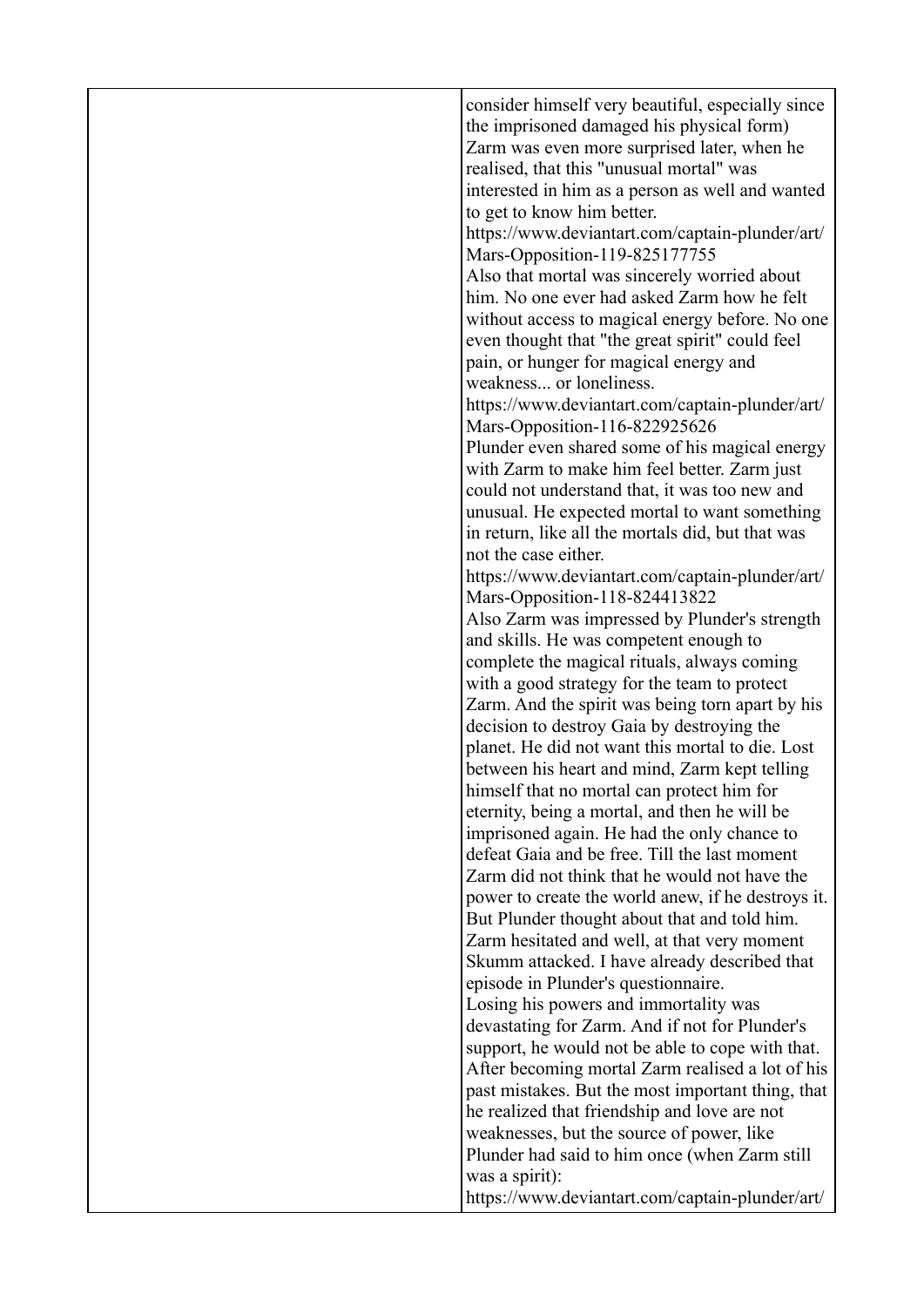| Mars-Opposition-103-812676855<br>Also Zarm realised how precious and fragile life<br>was, and what a terrible thing he was intending<br>to do to stay free. He knew that Greedly and<br>Blight hated him for that, but not as much as<br>Zarm was hating himself. It was Plunder who<br>helped Zarm to forgive himself and live on.<br>Plunder was sure that Zarm would have stopped<br>at that moment, even without Skumm's attack,<br>and said "If you want the forgiveness, you<br>should start with yourself"<br>Also he tried to distract him from the thoughts |
|----------------------------------------------------------------------------------------------------------------------------------------------------------------------------------------------------------------------------------------------------------------------------------------------------------------------------------------------------------------------------------------------------------------------------------------------------------------------------------------------------------------------------------------------------------------------|
| of what Zarm had lost and help him to see better<br>parts of life as a human. Surprisingly, Zarm<br>liked humans' food a lot : - )) Spirits fed on<br>magic, they had no sense of taste. But as a                                                                                                                                                                                                                                                                                                                                                                    |
| mortal, he really liked the taste of fresh fruits<br>and berries, like grapes $: -)$<br>https://www.deviantart.com/captain-plunder/art/<br>August-initiative-The-Best-808747561                                                                                                                                                                                                                                                                                                                                                                                      |
| At first Zarm was afraid, that Plunder could try<br>to take an advantage of the situation. After all,<br>Zarm knew that Plunder had always found him<br>beautiful and attractive, and now Zarm was                                                                                                                                                                                                                                                                                                                                                                   |
| powerless and unable to defend himself without<br>his magic. But Plunder did not try to take him by<br>force, he always treated Zarm with respect and                                                                                                                                                                                                                                                                                                                                                                                                                |
| understanding, helping him to adapt to life in<br>humans' world and protecting him from Skumm<br>and his minions, without asking for anything in<br>return, but Zarm's friendship. And Zarm started                                                                                                                                                                                                                                                                                                                                                                  |
| to realize that he can trust Plunder. It was a very<br>great deal, considering, that there were too many<br>betrayals in Zarm's past. But he felt safe with<br>Plunder and was really grateful that Plunder had                                                                                                                                                                                                                                                                                                                                                      |
| always been respectful to him. Zarm was almost<br>broken by the lost of his powers and<br>immortality, it was definitely not the time for<br>Zarm to lose his virginity as well. He was not<br>ready for intimate relationships. But he needed a                                                                                                                                                                                                                                                                                                                     |
| friend more than ever. And Plunder was there for<br>him, being that friend.<br>Still, Zarm knew, that if and when he feels<br>ready, he would like Plunder to be his first<br>partner, and no one else.                                                                                                                                                                                                                                                                                                                                                              |
| I had already described the episode about Zarm's<br>reconciliation with Gaia in Plunder's<br>questionnaire. So, you can see it there : - ) As<br>well as the episode about first kiss and first                                                                                                                                                                                                                                                                                                                                                                      |
| night. Zarm could not have imagined that the<br>spirits' war could come to an end peacefully. But<br>it happened, and he felt happy and safe for the                                                                                                                                                                                                                                                                                                                                                                                                                 |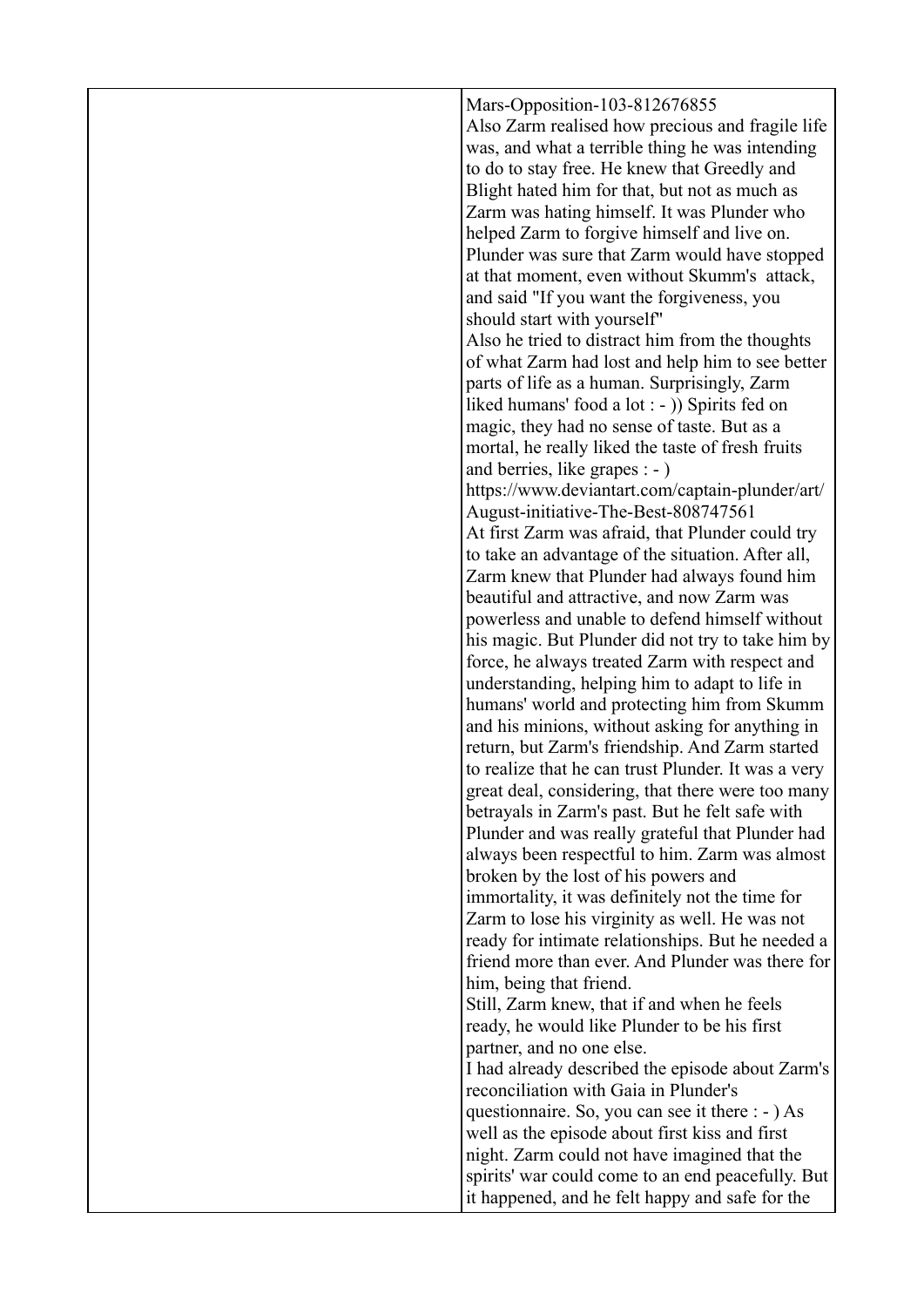|                                                                                                                                                                                                                               | first time in a thousand years, and he was not<br>afraid of the future anymore : - )                                                                                                                                                                                                                                                                                                                                                                                                                                                                                                                                                                                                                                                                                                                                                                                                                                                                                                                                                                                                                                                                                                                                                                                                                                                                                                                                                                                                                                                                                                                                                                                                                                                                                                                                                                                                                                                                                                                                                                                                                                                                                                                                                                                                                                           |
|-------------------------------------------------------------------------------------------------------------------------------------------------------------------------------------------------------------------------------|--------------------------------------------------------------------------------------------------------------------------------------------------------------------------------------------------------------------------------------------------------------------------------------------------------------------------------------------------------------------------------------------------------------------------------------------------------------------------------------------------------------------------------------------------------------------------------------------------------------------------------------------------------------------------------------------------------------------------------------------------------------------------------------------------------------------------------------------------------------------------------------------------------------------------------------------------------------------------------------------------------------------------------------------------------------------------------------------------------------------------------------------------------------------------------------------------------------------------------------------------------------------------------------------------------------------------------------------------------------------------------------------------------------------------------------------------------------------------------------------------------------------------------------------------------------------------------------------------------------------------------------------------------------------------------------------------------------------------------------------------------------------------------------------------------------------------------------------------------------------------------------------------------------------------------------------------------------------------------------------------------------------------------------------------------------------------------------------------------------------------------------------------------------------------------------------------------------------------------------------------------------------------------------------------------------------------------|
| <b>Passing on Responsibilities</b><br>(Middle age)<br>- what is your character's relationship with<br>their career when they retire?<br>- what is your character's relationship with<br>their children as they become adults? | Zarm was able to find his place in the world of<br>humans. He was always interested in seeing<br>more of it, even long ago when he was a kid,<br>living on the Hope Island. And now, thanks to<br>Plunder's money, he had a chance to travel,<br>seeing new places and learning more about the<br>world and humans. Of course, Plunder was<br>always glad to keep him company. He really<br>liked Zarm's enthusiasm about everything.<br>Actually, Plunder would not have seen many<br>places in the world without Zarm, usually being<br>content with living, studying and working in his<br>home town.<br>Also, Plunder's money and connections helped<br>Zarm to get all the necessary documents. He was<br>even able to attend the university. Well, Zarm<br>was an expert in Ancient Greece, for obvious<br>reasons : - ))) So he was able to become a good<br>historian. Of course, with Plunder's money Zarm<br>did not have to work at all, if he wanted, but it<br>was interesting to him and he enjoyed that. Both<br>Plunder and Zarm always were interesting in<br>learning.<br>I guess the only thing Zarm could not used to<br>was having to hide the bone spikes on his<br>shoulders all the time. But he definitely did not<br>want to remove them surgically. Fortunately,<br>those spikes had joints and could be turned in<br>any direction, so it was not too difficult to fit<br>spikes in the sleeves of humans' clothes, so it<br>would look unsuspicious. Still, at home Zarm<br>preferred wearing his usual Ancient Greek<br>clothes. Besides, Plunder have always liked how<br>Zarm looked in that "mini-skirt" : - ))) And<br>Zarm liked how Plunder looked at him. Actually,<br>Zarm never considered himself beautiful, but<br>seeing that look in Plunder's eyes, he believed<br>that he (Zarm) was beautiful. So Zarm liked his<br>attention very much : - )<br>As for the children, Zarm had rather good<br>relationship with Plunder's nephew Robin as<br>well. He did not want to compromise Plunder, of<br>course, since Plunder always wanted to keep his<br>preferences in secret from the people around<br>him, but Robin figured out himself that Zarm<br>was "his uncle's boyfriend". Still Robin was<br>okay with that and started to think of Zarm as<br>part of the family as well. |
| <b>End of Life</b>                                                                                                                                                                                                            | Zarm knew, that he will be reborn as a spirit                                                                                                                                                                                                                                                                                                                                                                                                                                                                                                                                                                                                                                                                                                                                                                                                                                                                                                                                                                                                                                                                                                                                                                                                                                                                                                                                                                                                                                                                                                                                                                                                                                                                                                                                                                                                                                                                                                                                                                                                                                                                                                                                                                                                                                                                                  |